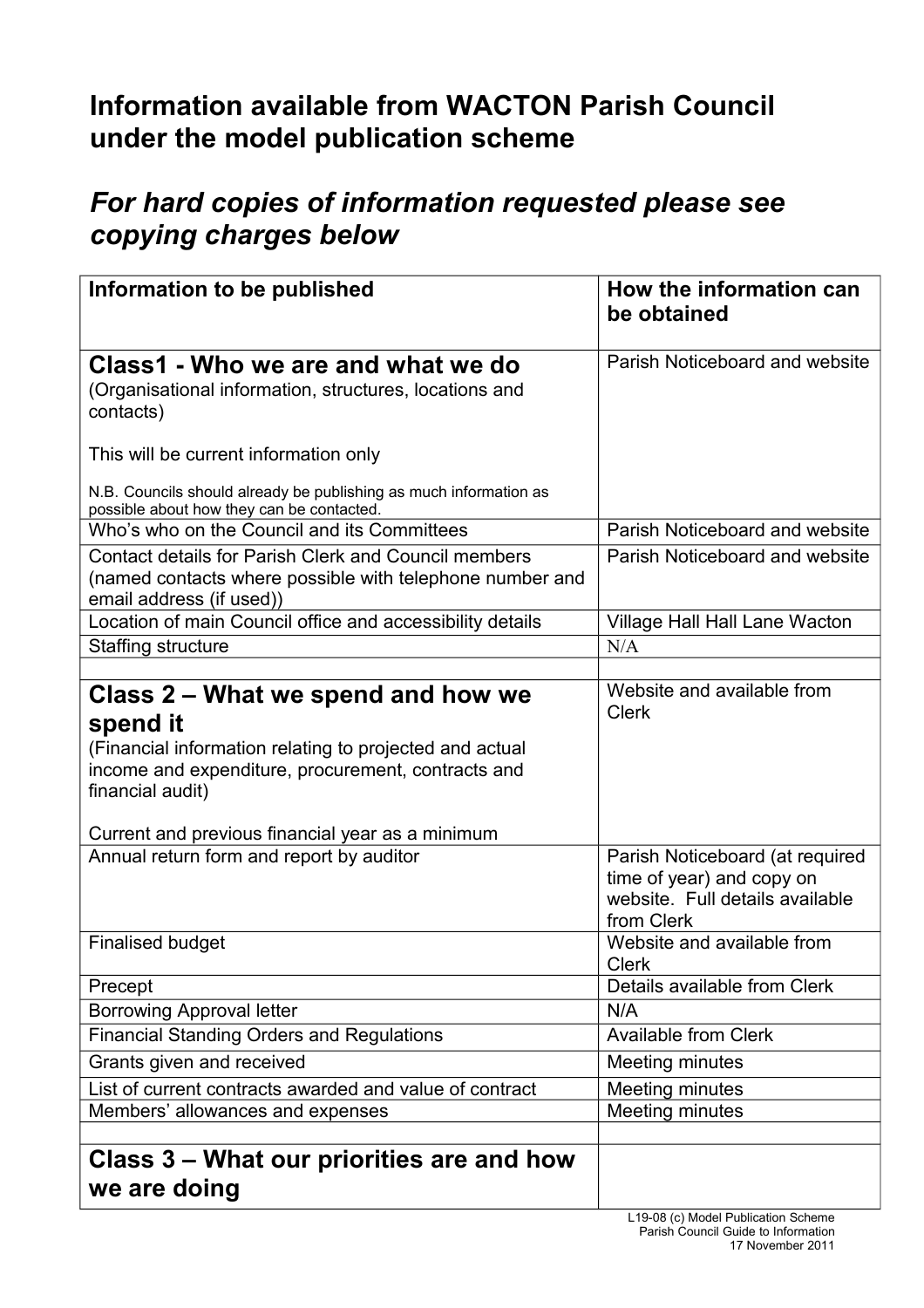| Information to be published                                                                                                                                                                                                        | How the information can<br>be obtained                                 |
|------------------------------------------------------------------------------------------------------------------------------------------------------------------------------------------------------------------------------------|------------------------------------------------------------------------|
|                                                                                                                                                                                                                                    |                                                                        |
| (Strategies and plans, performance indicators, audits,<br>inspections and reviews)                                                                                                                                                 | Meeting minutes and from the<br><b>Clerk</b>                           |
| Parish Plan (current and previous year as a minimum)                                                                                                                                                                               | Meeting minutes and available<br>from Clerk                            |
| Annual Report to Parish or Community Meeting (current and<br>previous year as a minimum)                                                                                                                                           | Meeting minutes                                                        |
| <b>Quality status</b>                                                                                                                                                                                                              | N/A                                                                    |
| Local charters drawn up in accordance with DCLG<br>guidelines                                                                                                                                                                      | N/A                                                                    |
|                                                                                                                                                                                                                                    |                                                                        |
| Class 4 – How we make decisions<br>(Decision making processes and records of decisions)<br>Current and previous council year as a minimum                                                                                          | Meeting minutes                                                        |
| Timetable of meetings (Council, any committee/sub-<br>committee meetings and parish meetings)                                                                                                                                      | Meeting minutes/agendas,<br>website and available from<br><b>Clerk</b> |
| Agendas of meetings (as above)                                                                                                                                                                                                     | Parish Noticeboard, website<br>and available from Clerk                |
| Minutes of meetings (as above) $-$ nb this will exclude information<br>that is properly regarded as private to the meeting.                                                                                                        | Website and available from<br><b>Clerk</b>                             |
| Reports presented to council meetings - nb this will exclude<br>information that is properly regarded as private to the meeting.                                                                                                   | Summarised in minutes and<br>available from Clerk                      |
| Responses to consultation papers                                                                                                                                                                                                   | Summarised in minutes and<br>available from Clerk                      |
| Responses to planning applications                                                                                                                                                                                                 | Summarised in minutes and<br>available from Clerk                      |
| Bye-laws                                                                                                                                                                                                                           | N/A                                                                    |
|                                                                                                                                                                                                                                    |                                                                        |
| Class 5 – Our policies and procedures<br>(Current written protocols, policies and procedures for<br>delivering our services and responsibilities)                                                                                  | Website and available from<br><b>Clerk</b>                             |
| Current information only                                                                                                                                                                                                           |                                                                        |
| Policies and procedures for the conduct of council business:<br>Procedural standing orders<br>Committee and sub-committee terms of reference<br>Delegated authority in respect of officers<br>Code of Conduct<br>Policy statements | Website and available from<br><b>Clerk</b>                             |
| Policies and procedures for the provision of services and                                                                                                                                                                          | N/A                                                                    |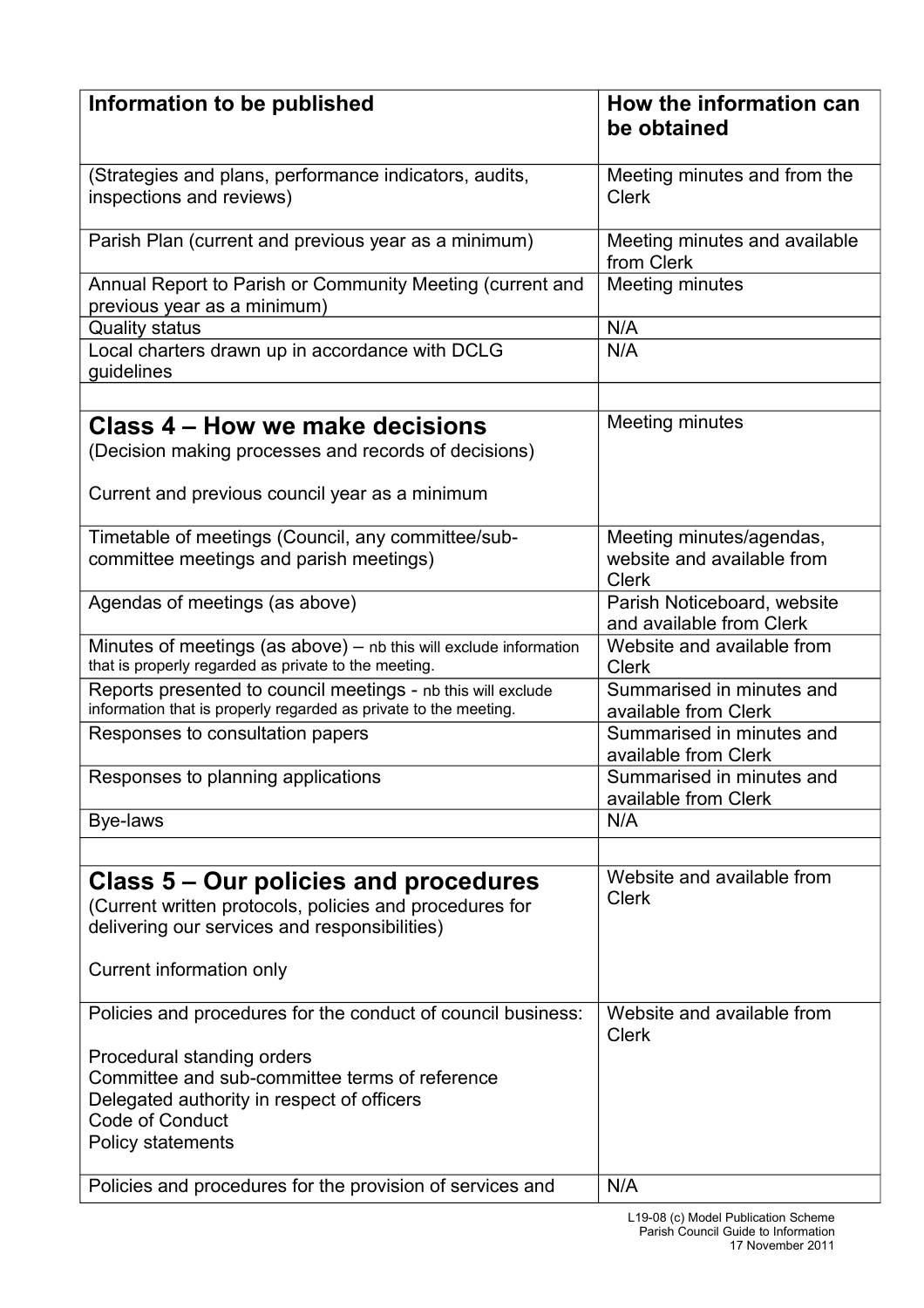| Information to be published                                                                                                                                             | How the information can<br>be obtained                       |
|-------------------------------------------------------------------------------------------------------------------------------------------------------------------------|--------------------------------------------------------------|
|                                                                                                                                                                         |                                                              |
| about the employment of staff:                                                                                                                                          |                                                              |
| Internal policies relating to the delivery of services<br>Equality and diversity policy<br>Health and safety policy                                                     |                                                              |
| Recruitment policies (including current vacancies)<br>Policies and procedures for handling requests for<br>information                                                  |                                                              |
| Complaints procedures (including those covering requests<br>for information and operating the publication scheme)                                                       |                                                              |
| Information security policy                                                                                                                                             | N/A                                                          |
| Records management policies (records retention,<br>destruction and archive)                                                                                             | <b>Available from Clerk</b>                                  |
| Data protection policies                                                                                                                                                | N/A                                                          |
| Schedule of charges (for the publication of information)                                                                                                                | See below                                                    |
|                                                                                                                                                                         |                                                              |
| Class 6 – Lists and Registers                                                                                                                                           |                                                              |
| Currently maintained lists and registers only                                                                                                                           | None held                                                    |
| Any publicly available register or list (if any are held this should<br>be publicised; in most circumstances existing access provisions will<br>suffice)                | <b>Register of Electors</b>                                  |
| Assets Register                                                                                                                                                         | <b>Available from Clerk</b>                                  |
| Disclosure log (indicating the information that has been provided in<br>response to requests; recommended as good practice, but may not be<br>held by parish councils)  | N/A                                                          |
| Register of members' interests                                                                                                                                          | <b>Available from Clerk</b>                                  |
| Register of gifts and hospitality                                                                                                                                       | <b>Available from Clerk</b>                                  |
|                                                                                                                                                                         |                                                              |
| Class 7 – The services we offer<br>(Information about the services we offer, including leaflets,<br>guidance and newsletters produced for the public and<br>businesses) | Village Green/Children's Play<br>Area – available from Clerk |
| Current information only                                                                                                                                                | Website – general information                                |
| <b>Allotments</b>                                                                                                                                                       | N/A                                                          |
| Burial grounds and closed churchyards                                                                                                                                   | N/A                                                          |
| Community centres and village halls                                                                                                                                     | N/A                                                          |
| Parks, playing fields and recreational facilities                                                                                                                       | <b>Available from Clerk</b>                                  |
| Seating, litter bins, clocks, memorials and lighting                                                                                                                    | N/A                                                          |
| <b>Bus shelters</b>                                                                                                                                                     | N/A                                                          |
| <b>Markets</b>                                                                                                                                                          | N/A                                                          |
| <b>Public conveniences</b>                                                                                                                                              | N/A                                                          |
| Agency agreements                                                                                                                                                       | N/A                                                          |